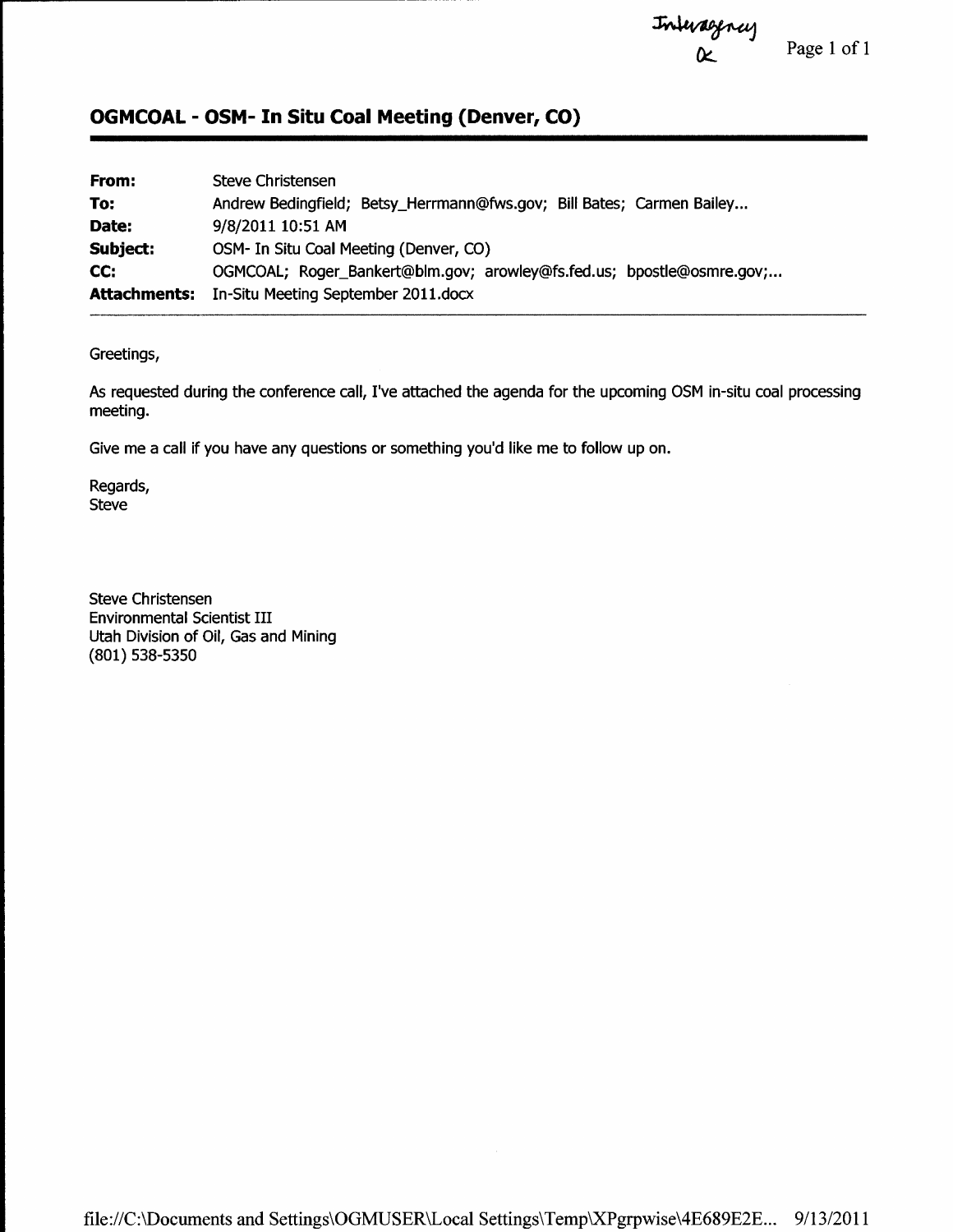## **DRAFT**

# **In-Situ Processing Workshop:**

### **MEETING/EVENT DATE & TIME:**

8:00 am-5:00 pm: Tuesday, September 20<sup>th</sup>, 2011 (Linc Energy/Lawrence-Livermore Laboratories, In-Situ Team).

8:00-11:30 am: Wednesday, September 21<sup>st</sup>, 2011 (In-Situ team only).

### **LOCATION:**

Office of Surface Mining Reclamation and Enforcement Western Region Office 1999 Broadway STE 3320 Denver, CO 80202

#### **PURPOSE OF MEETING:**

To educate federal, state and tribal employees about in-situ coal mining, and discuss state and federal approaches for future permit applications.

#### **ATTENDEES:**

- Al Klein-OSMRE Billie Clark-OSMRE Lou Hamm-OSMRE Duane Matt = OSMRE John Stucker- Navajo Nation Rick Fredericksen- Alaska Russ Kirkham- Alaska Bruce Beechie- North Dakota Jim Deutsch- North Dakota Robert Smith-Montana Carol Bilbrough-Wyoming
- Mark Rogaczewski- Wyoming Dan Hernandez- Colorado Steve Christiansen- Utah Monte Anderson-New Mexico John Sieving-OSMRE Jeff Fleischman- OSMRE **Rick Williamson- OSMRE Robert Postle- OSMRE** Kenneth Walker- OSMRE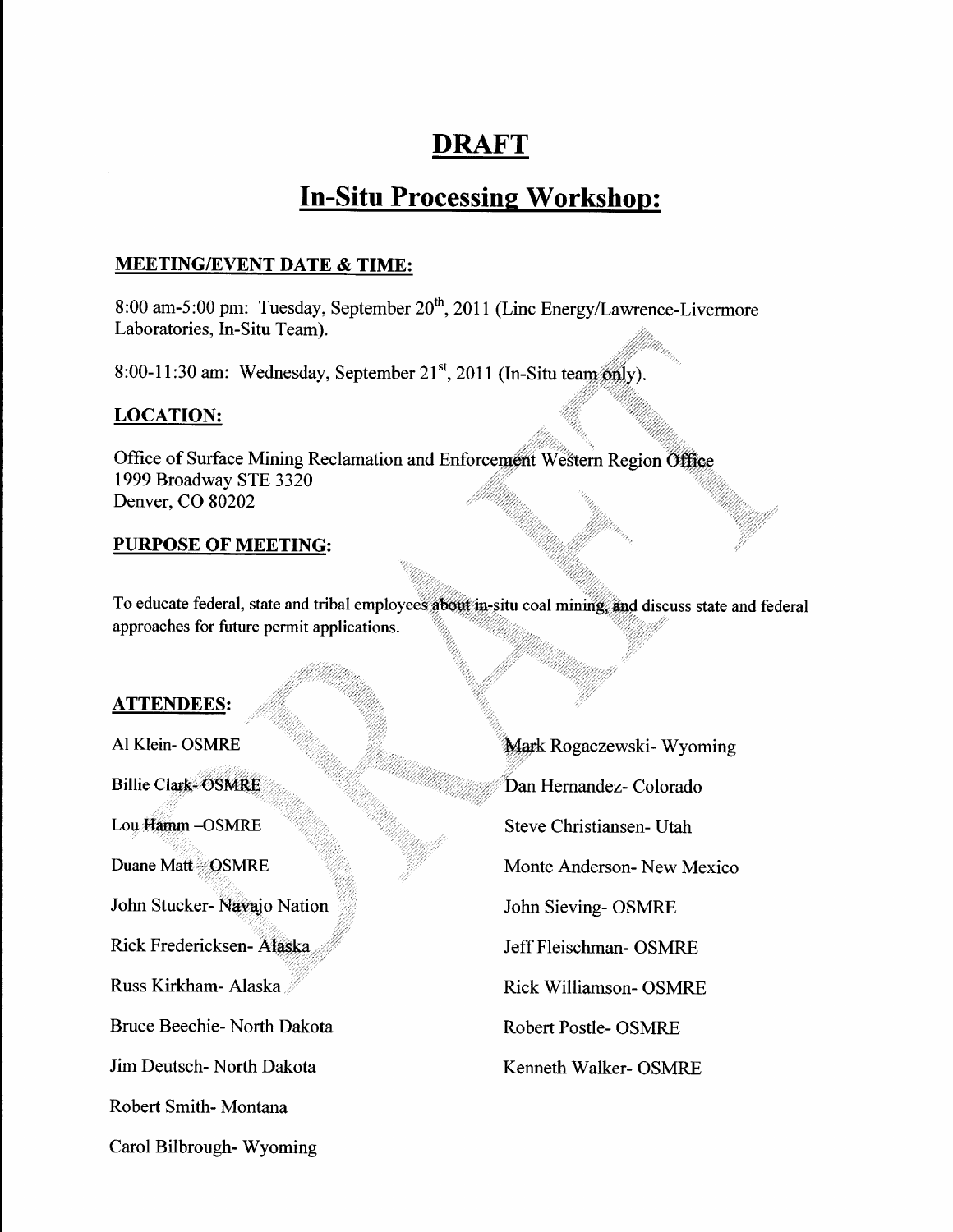## **AGENDA:** September  $20^{th}$ , 2011

8:00-8: 10: Introductions: Lou Hamm/Duane Matt

8:10-9:00: Linc Energy- Bartly Kleven

- Linc Energy UCG overview- contrast and comparison
- Linc Energy UCG experience

9:00-9:15: Break

9:15-10:15: Linc Energy UCG technology / process overview- Bartly Kleven

- . Site selection
- . Hydrology
- Cavity management
- Subsidence modelling
- . Ash
- Decommissioning
- . Linc compliance history
- Linc Energy's next steps with its UCG development- Bartly Kleven

 $\overline{\mathcal{L}}$ 

#### 10:15-10:30: Break

10:30-11:30: Current regulatory authority and environment for UCG- Bartly Kleven

- Recommendations
- Closing/Re-cap to transition to Q&A (materials will be provided for further discussion).

11:30-1:00: Lunch

1:00-2:30: Lawrence Livermore Laboratories- Dr. David W. Camp

- Introduction to Presenters: A few slides each introducing LLNL and LINC and our UCG  $\bullet$ accomplishments and current capabilities.
- What does UCG accomplish?
- Gasification benefits
- Why UCG might be a good thing.
- Examples of module designs and large field designs. t
- Technical description of how the process works, how a module grow, and interacts with its  $\bullet$ environment
- Some descriptions of past and current field tests and early commercial operations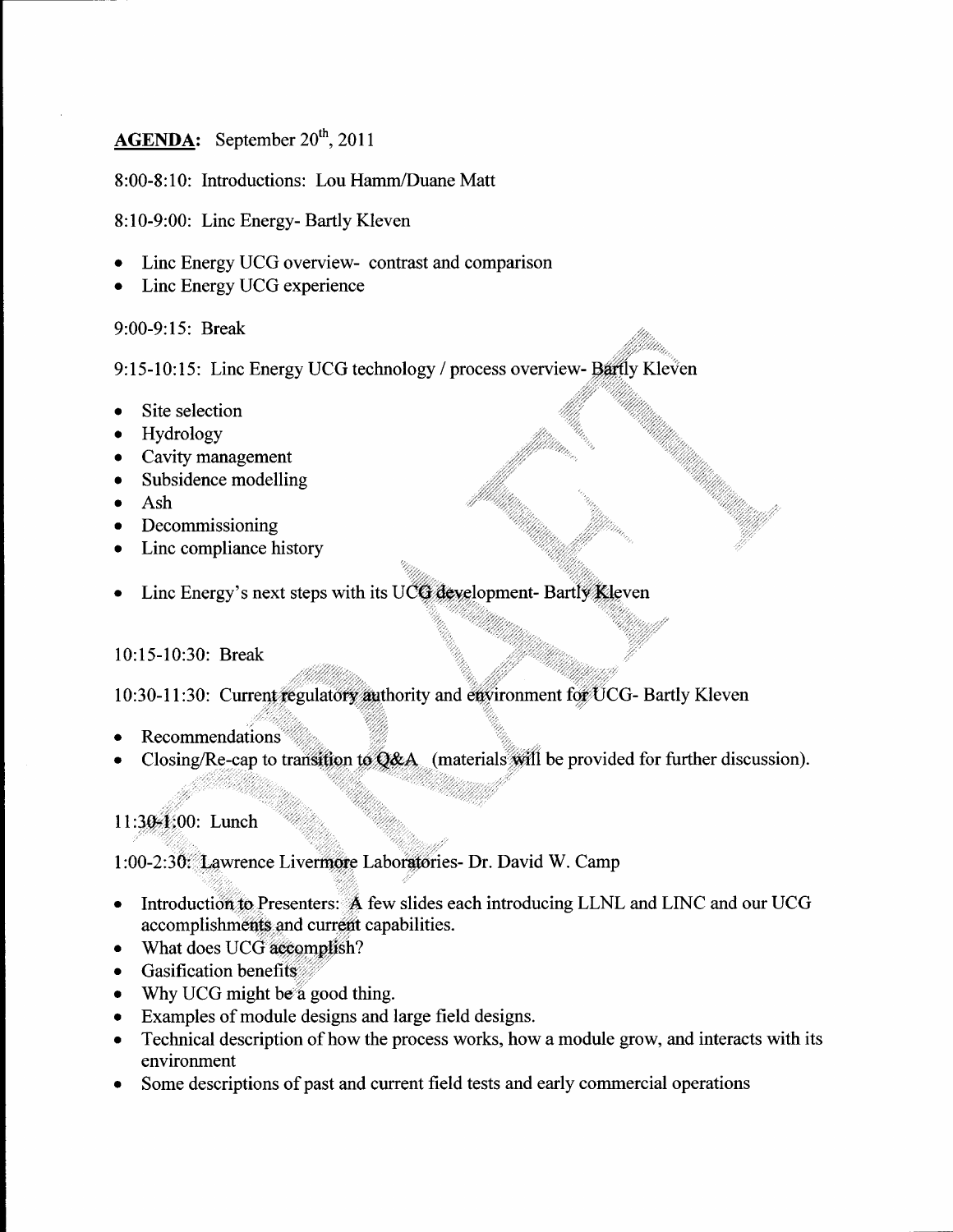#### 2:30-2:45: Break

2:45-3:45: Hazards and their Management and Mitigation - Dr. David W. Camp

- Overview and listing of things to worry about
- Relationships and interdependencies between the chemistry and physics of UCG and its interactions with the environment
- Surface subsidence  $\bullet$
- Changes in hydrogeology and underground structure  $\bullet$
- Groundwater contamination  $\bullet$
- Water balance, aquifer depletion, process water cleanup and disposition  $\bullet$
- Air pollution  $-$  conventional, chronic  $\bullet$
- Airborne potential episodic release events
- Relative advantages/disadvantages/impacts compared to mining+compustion or  $\bullet$ mining+gasification

3:45-4:00: Break

4:00-5:00: Monitoring- Dr. David W. Camp

- To control process, stay away from hazardous situations, and learn promptly of problems  $\bullet$
- To verify lack of problems or find and measure problems after they occur
- The Role of Pilots and Scale-Up Progression in Hazard Management, Stakeholder Confidence, and Operating Efficiently per Plan
- General questions.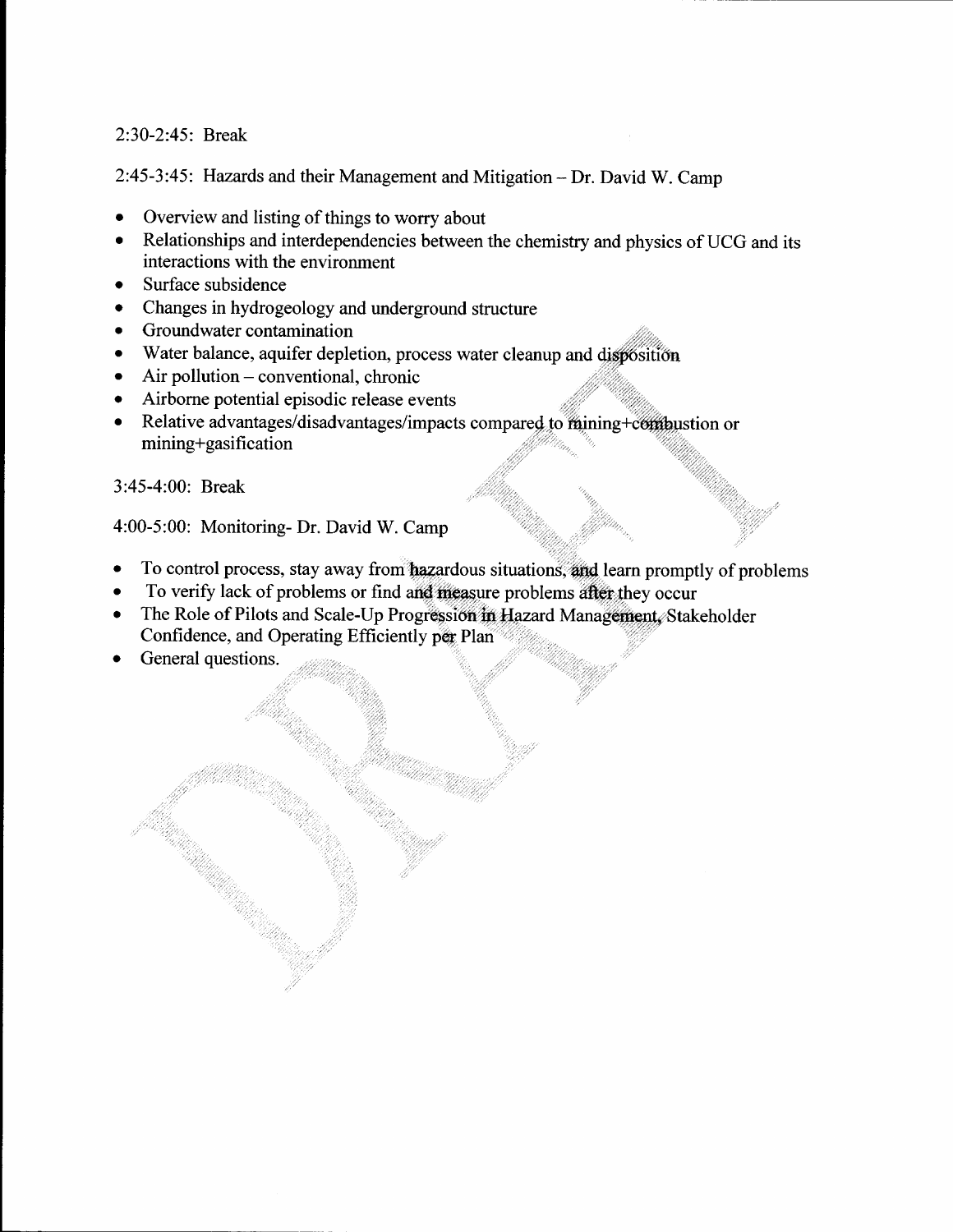## AGENDA: Wednesday, September 21st, 2011 (In-Situ team only).

8:00-1 1:30 am: General discussion- Lou Hamm, Facilitator

#### State reports:

#### Alaska:

Applications received. Description of the nature of the request for assistance.

### Colorado:

Description of the application received from Linc Energy, and how the state is handling the request.

### Montana:

The state legislature recently directed the Montana Department of Environmental Quality a deadline of October 1, 2012 to come up with In-Situ mining rules. How is Montana addressing this issue?

## North Dakota:

Applications received. How is North Dakota handling the applications?

## \Myoming:

,'' Linc Energy has recently submitted an application to the Wyoming Department of Environmental Quality to mine in the Powder River Basin. How is Wyoming approaching this application?

The Wyoming Department of Environmental Quality has previous experience with an experim ental In-Situ mining project near Hanna, WY. Discuss how this project was handled.

': Discussion of Wyoming in-situ Uranium rules and how they might apply.

#### Utah/New Mexico/Tribes: i

Discuss applications received.

## **In-Situ Guidelines:**

What are the regulatory issues associated with this type of mining?

What are the technical issues associated with this type of mining?